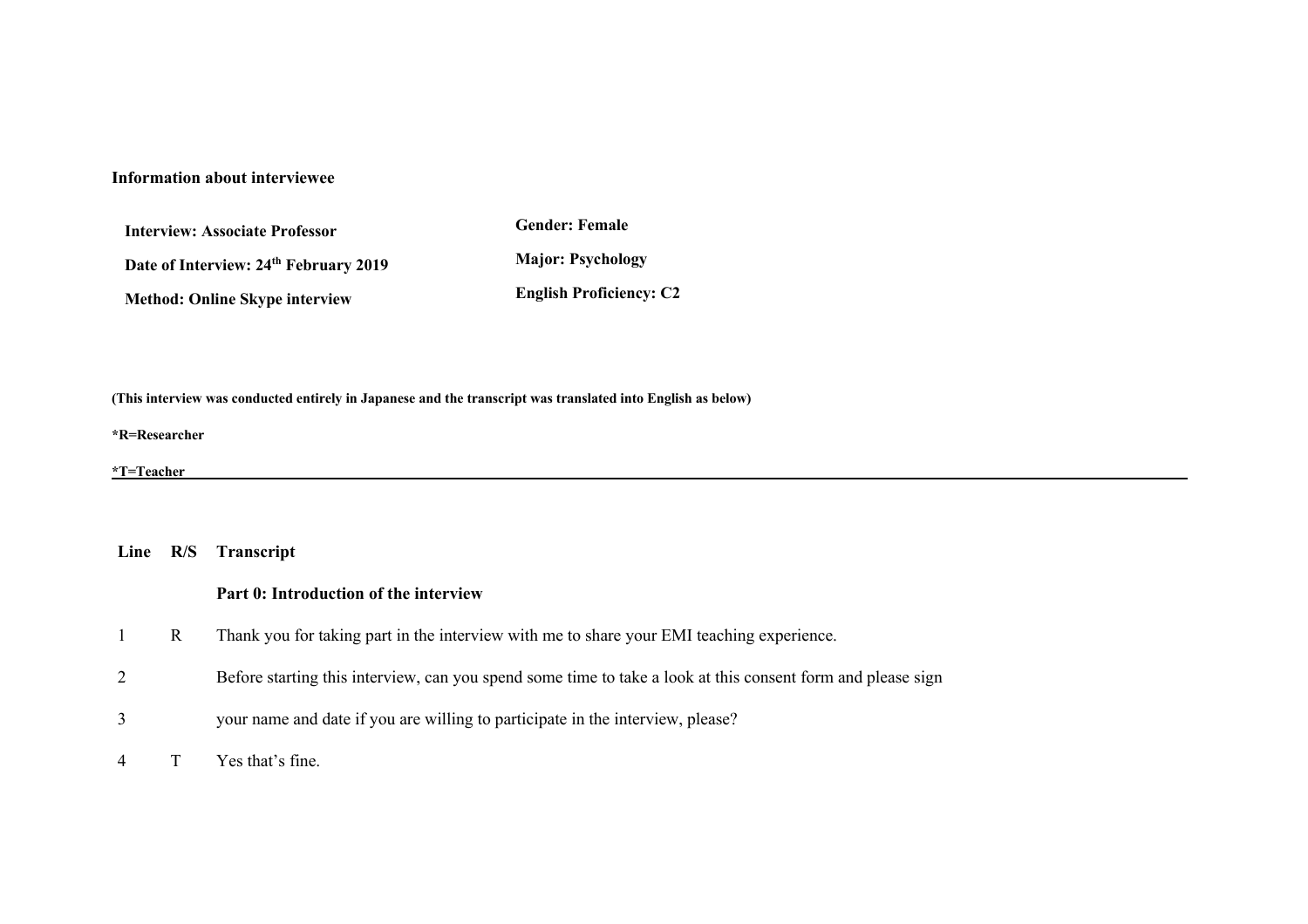|  | R Great, thank you very much. Just to let you know that I am recording our interview using a voice recorder and smart phone. |  |  |
|--|------------------------------------------------------------------------------------------------------------------------------|--|--|
|  |                                                                                                                              |  |  |

- Is this oaky? Information you provide through this interview will be shared publicly on a global online network, Teaching English and teaching IN
- English in global contexts. Also you can withdraw from the study at any time, even after we start.
- T That's fine.
- R Okay we shall begin our interview then.

### **Part 1: Background Information**

R First, I will be asking you some questions about your education and teaching background. Would you mid telling me your current

teaching position, major, study abroad experience, and your current English proficiency according to the CEFR?

- T I'm an associate professor in psychology at the university. I studied in the US from 22 to 27 to complete a PhD. Before that I also
- studied in a medical school in the UK for one year. So my English is highly advanced and C2 level according to the CEFR.

## **Part 2: English as Medium of Instruction (EMI) and teaching strategies**

- R Thank you very much. The next question is about your teaching experience at the university, especially EMI teaching. Which courses
- do you teach and can you tell me how you find teaching in English?
- T I normally teach both graduate and undergraduate students majoring psychology and linguistics in English. It's normally a small-scale
- class and I ask students to give oral presentations on a topic we cover each week.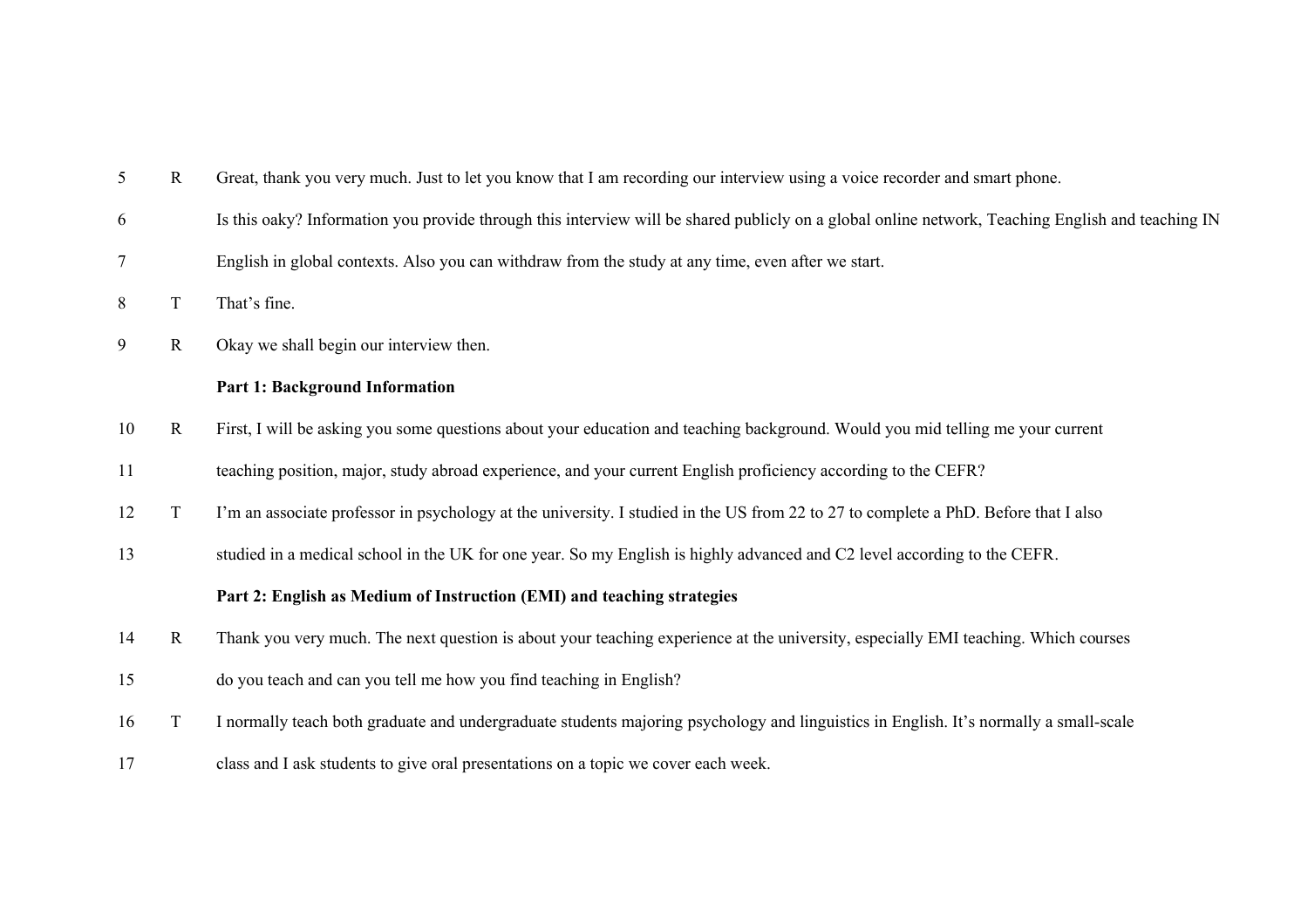| 18       | $\mathbf R$ | What do you think about teaching in English? Do you think it is beneficial for teaching and learning?                                                                                                                                                 |
|----------|-------------|-------------------------------------------------------------------------------------------------------------------------------------------------------------------------------------------------------------------------------------------------------|
| 19       | T           | I of course support the expansion of EMI in Japan, but I also think it is not efficient to have non-native English speakers teaching in                                                                                                               |
| 20       |             | English. It takes much more time to prepare for each class and deliver lecture content in class. I also find it difficult to teach abstract                                                                                                           |
| 21       |             | concepts and other concepts that are only studied in a Japanese context. Simply there is no reason to use English to teach when Japanese                                                                                                              |
| 22       |             | can be more effectively used instead.                                                                                                                                                                                                                 |
| 23       | $\mathbf R$ | Do you think that students have sufficient English proficiency to study in English?                                                                                                                                                                   |
| 24       | $\mathbf T$ | I don't think many students have enough linguistic ability to actually study in English efficiently. I've taught some returnee students                                                                                                               |
| 25       |             | who were educated in English from the young age, but I've also taught and supervised some students whose English was insufficient                                                                                                                     |
| 26       |             | to even write a short paragraph in English. So these low proficiency students must be equipped with enough English before taking EMI.                                                                                                                 |
| 27       |             | In my opinion, some students do not have sufficient English skills to take English-conducted courses even after they have taken EAP for two years.                                                                                                    |
| 28<br>29 |             | Students that are placed in lower English-proficiency groups would need more time improving their English before taking EMI courses. These<br>students would learn less than their counterparts without sufficient English. I sometimes wonder if the |
| 30       |             | support the university offers to students to improve their English is sufficient. And before embarking on the expansion of EMI courses,                                                                                                               |
| 31       |             | I'd urge that the university changes the ways in which the English language support is provided to students.                                                                                                                                          |
| 32       | $\mathbf R$ | So how do you decide if students have enough English proficiency to be able to take EMI courses?                                                                                                                                                      |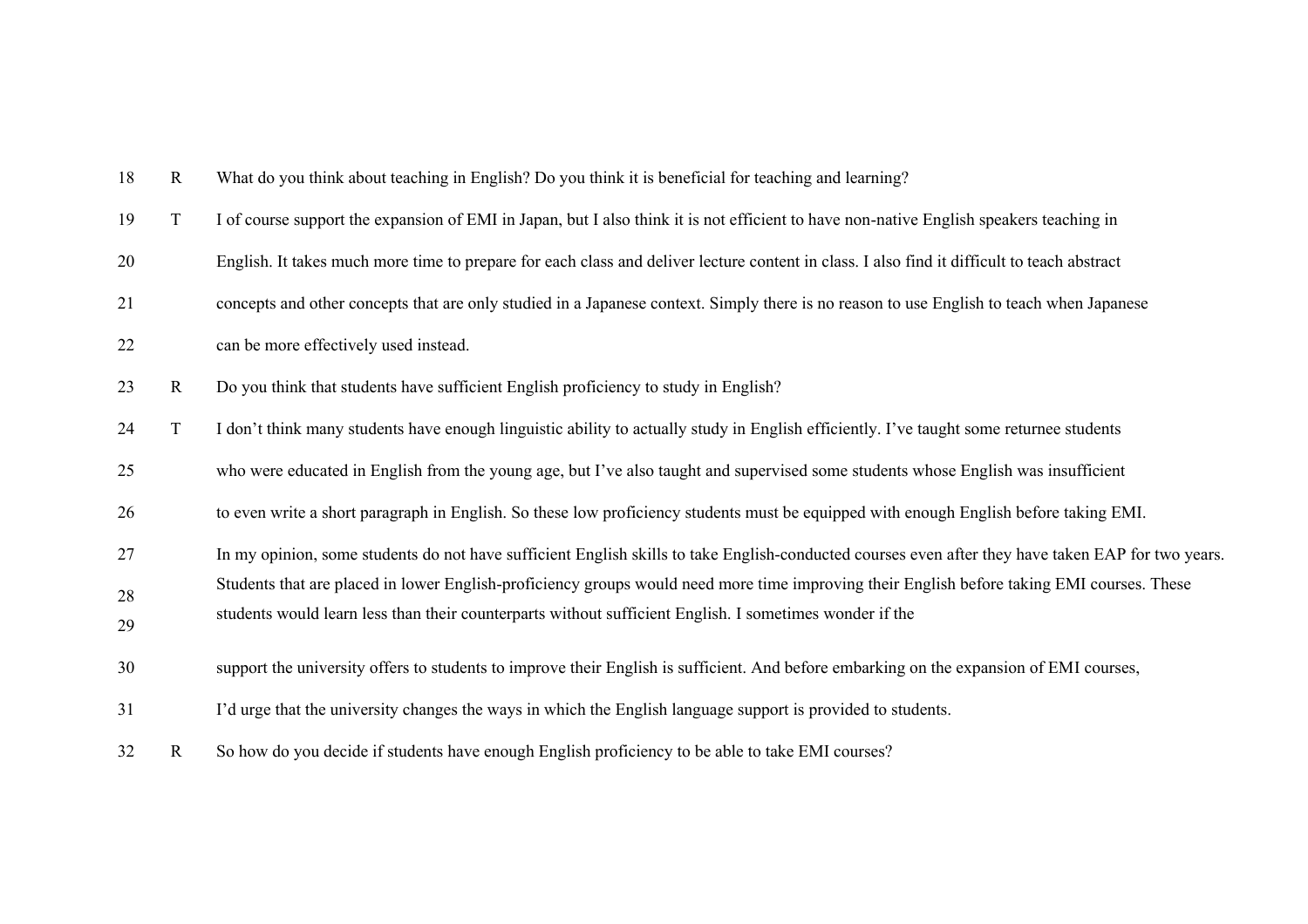| 33 | $\mathbf T$  | That's a difficult question but it boils down to individual teachers' decisions, we don't normally refuse students who wish to take EMI.                  |
|----|--------------|-----------------------------------------------------------------------------------------------------------------------------------------------------------|
| 34 | $\mathbf R$  | The university seems to be suggesting IELTS 6.5 as an explicit threshold to take EMI course. Would you agree?                                             |
| 35 | T            | I don't think it's necessary to have the threshold as the difficulty of each course is determined by not only the fact that courses are run in            |
| 36 |              | English but also other factors, like course activities, the amount of assignments and how strict the teacher is. I remember that one of my                |
| 37 |              | students who was not good at English still did very well in my class.                                                                                     |
| 38 | $\mathbf R$  | Can you tell me how you select the language of instruction and how you operate your EMI courses?                                                          |
| 39 | $\mathbf T$  | When I teach my classes that are labelled as EMI, I normally try to use only English. Otherwise, it is not an EMI course. But I sometimes hear            |
| 40 |              | from other Japanese instructors that their students often use Japanese in their English-conducted courses. They believe there is no point                 |
| 41 |              | using English to ask questions or give presentations when the majority of their classmates are Japanese.                                                  |
| 42 | $\mathbf R$  | So the reason that you might end up using Japanese is all complicated and dependent upon many factors?                                                    |
| 43 | T            | Yes, exactly. But I'd not say it's because of my English proficiency. Although I still find it difficult to teach in English and have many                |
| 44 |              | challenges. I mostly use English to try and clarify content for students. The decision as to which language I use to teach is based on what I teach.      |
| 45 |              | When teaching psychology studies that are based on Japanese medical settings, I would prefer to use Japanese as I would not be able to find enough        |
| 46 |              | materials written in English. If I had to lower the quality of classes in exchange for teaching in English, I would choose to use Japanese instead. In my |
| 47 |              | opinion, language is only a means of communication.                                                                                                       |
| 48 | $\mathbf{R}$ | What do you think EMI teachers' general English proficiency?                                                                                              |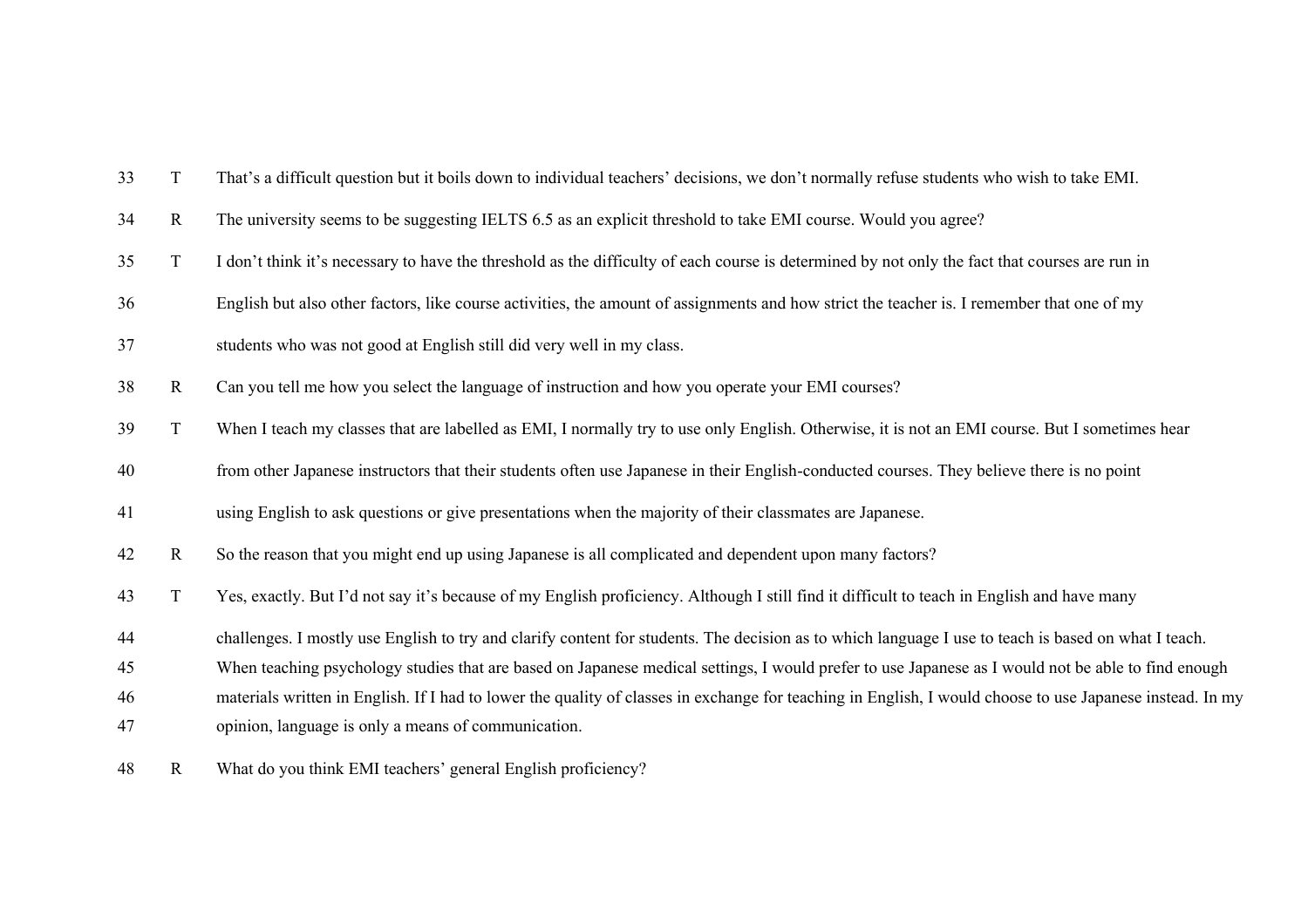| 49 |             | I think it is normally advanced and one of the recruitments criteria is to be able to teach in English and Japanese. So after being employed      |
|----|-------------|---------------------------------------------------------------------------------------------------------------------------------------------------|
| 50 |             | at the university, it is normally each teacher's decisions as to if they want to offer any courses in English. So there is not really an explicit |
| 51 |             | criterion for EMI teachers' linguistic ability.                                                                                                   |
| 52 | $\mathbf R$ | We've talked about some challenges you have faced in EMI courses. Can you tell me a bit more about those challenges?                              |
| 53 | $\mathbf T$ | There are some drawbacks of teaching in English. I have to spend much more time on preparation for my class. In English there are                 |
| 54 |             | certain topics I'm not comfortable teaching, whereas in Japanese I can teach almost anything freely in my field. The quality of EMI courses       |
| 55 |             | taught by a Japanese teacher can easily be lower than English native speakers                                                                     |
| 56 | $\mathbf R$ | In order to alleviate these challenges do you use utilise any support offered by the university?                                                  |
| 57 | $\mathbf T$ | Hm I don't think there is enough support provisions for EMI teachers at the university. I'm normally too busy to seek support but I've            |
| 58 |             | heard that there is a teacher training opportunity that teachers can apply every year but it is not well informed and not many teachers take      |
| 59 |             | advantage of these support scheme offered by the university.                                                                                      |
| 60 | $\mathbf R$ | So it seems to me that the university is trying to increase the number of EMI courses. What do you think about this recent plan?                  |
| 61 | $\mathbf T$ | As I said earlier, I'm in favour of the whole EMI expansion plan, but it needs more careful thoughts and planning behind this initiative.         |
| 62 |             | I'm aware that students need to undertake a certain number of EMI courses to graduate, but if the university really wants its students to         |
| 63 |             | study in English, they should be more encouraged to study abroad in English speaking countries. That's more efficient.                            |
|    |             |                                                                                                                                                   |